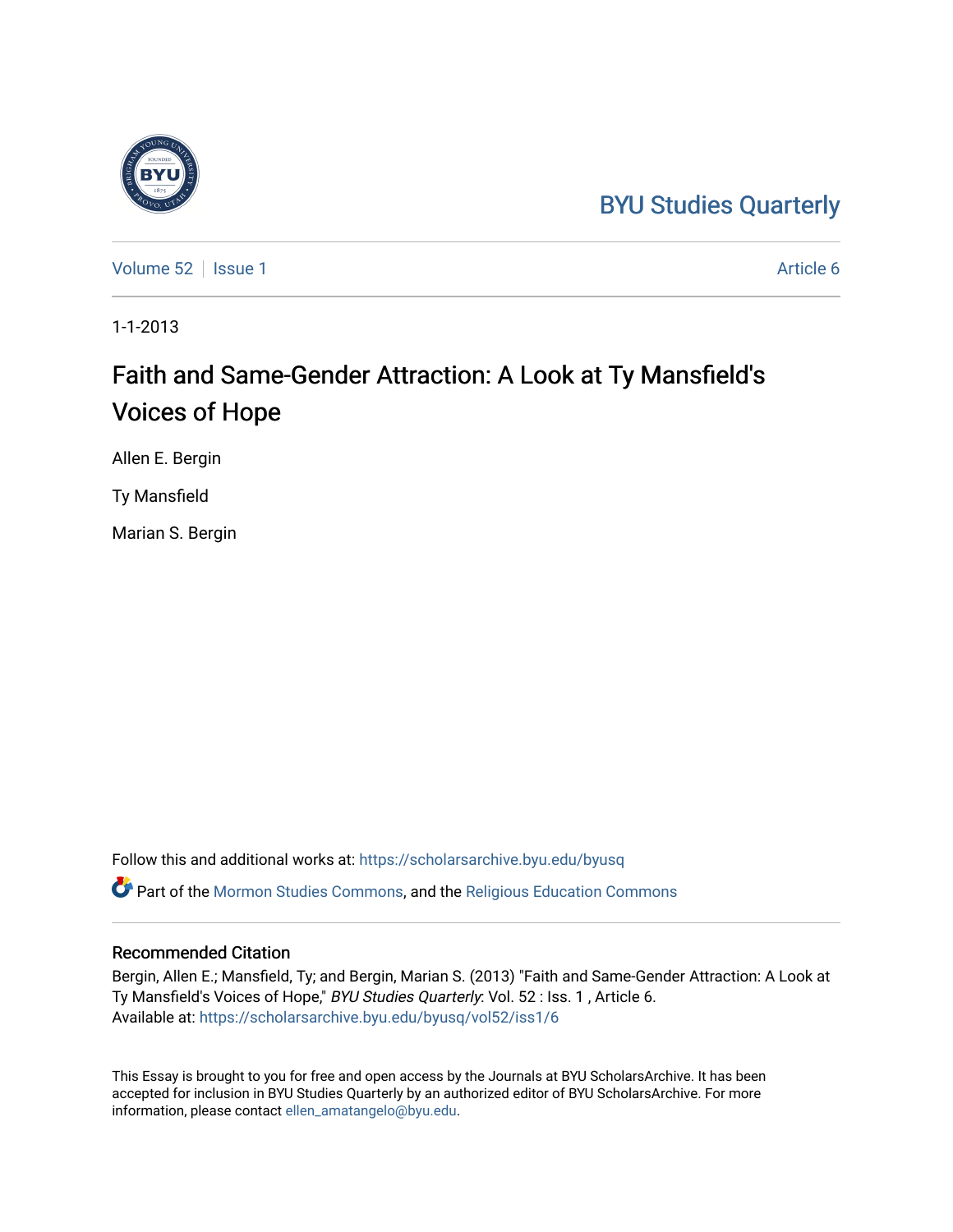## **Faith and Same-Gender Attraction A Look at Ty Mansfield's** *Voices of Hope*

*Allen E. Bergin and Marian S. Bergin*

<span id="page-1-0"></span>This unusual, beautifully conceptualized book<sup>1</sup> features personal accounts  $\perp$  by nineteen men and women who struggle with same-gender sexual attraction (SGA) in themselves or loved ones, as well as one man who is challenged by transgender identity (GID). All are striving to live by the doctrines of The Church of Jesus Christ of Latter-day Saints, which sometimes means going against what feels natural to them and against prevailing societal currents that encourage them to express and celebrate their inclinations. These accounts are written with an openness and authenticity that draws the reader into their inner worlds in a most personal way. We have read and studied many books about SGA, and we found this volume to be unique.

#### **Personal Themes**

While the book does include ten pages of relevant references and resources, it does not follow the usual protocol for reporting case histories or clinical data. Instead it presents accounts that are more like the testimony of witnesses in a court of law, in a Church testimony meeting, or in an autobiography. As such, readers need to approach these life stories as the personal documents that they are. They do not pretend to be proofs of anything. Rather, the authors have bared their souls with transparent honesty. Laden with doubts, conflicts, and regressions, they do not claim magical transformations but convey the full complexity and anguish—as well as the joys—of their journeys.

The personal narratives of change documented here are rooted in deeply spiritual motivation and divinely inspired promptings so tender and open that critiquing them would be irreverent and crass. We, therefore, let them stand for what they are—open windows revealing the difficult lives and the crosscurrents inherent in dealing with SGA within an LDS context. There is a nobility in these stories, accentuated by open recounting of pain and suffering before and after changes were made. There is also authenticity in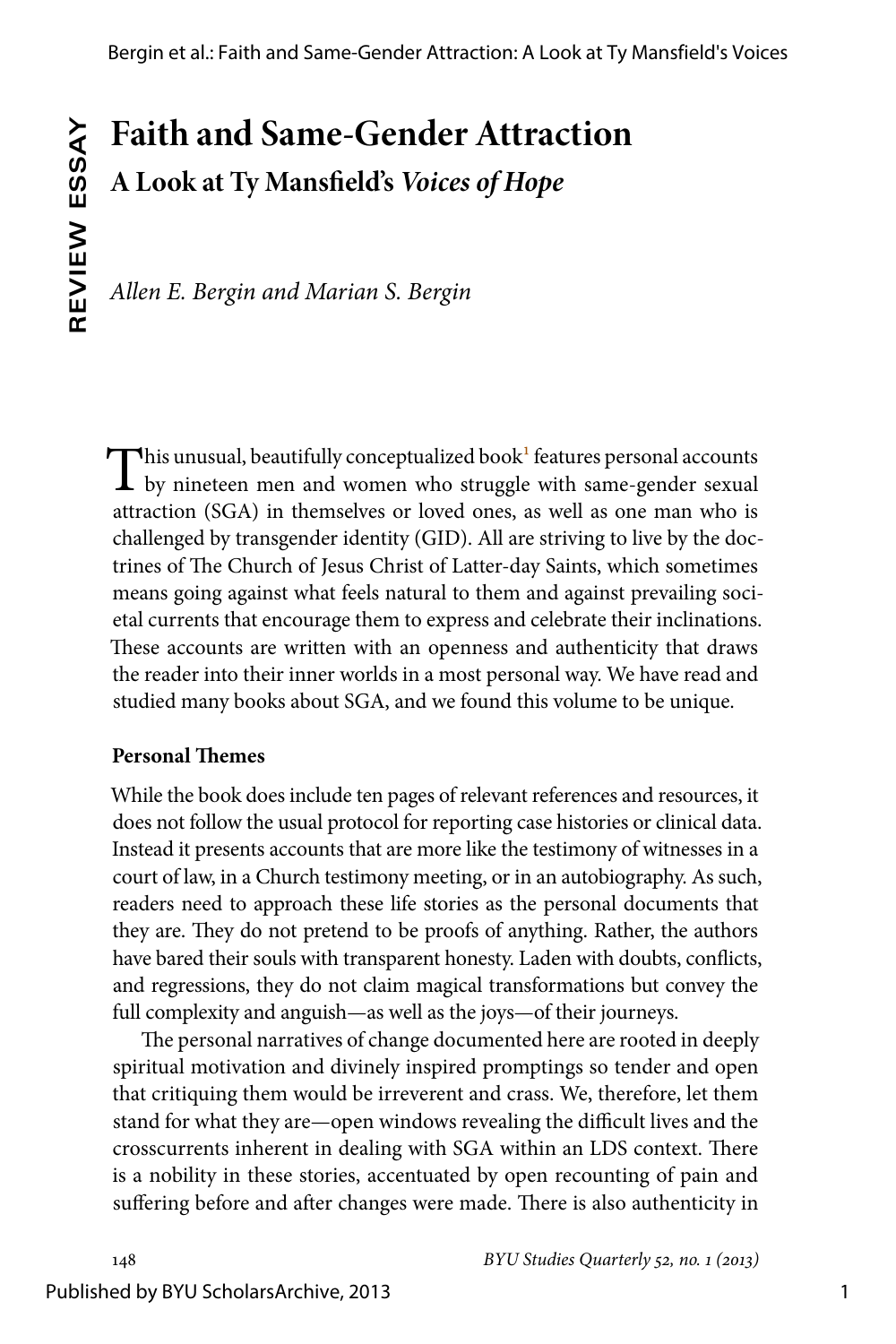their admissions that old feelings do not disappear completely and in the painful poignancy of wistful memories that try their souls.

The book includes six sections, each introduced by a doctrinal essay written by a prominent LDS author who is familiar with SGA. The firstperson accounts within each section illustrate the principles introduced by the author. Written by Brad Wilcox, M. Catherine Thomas, Wendy Ulrich, Camille Fronk Olson, Robert L. Millet, and Michael Goodman, these doctrinal essays provide a thoughtful, carefully crafted, orthodox context for the spiritual and emotional challenges that accompany efforts to cope with SGA.

The heart of the book lies in the compelling stories that the editor, Ty Mansfield, solicited and that he characterizes as putting a "seal of living reality" on the gospel teachings that precede them. Mansfield, who has himself struggled with SGA, explains his motivation: "I longed to hear the real, lived experiences of real, live Latter-day Saints—flesh-and-blood people who had been where I was" (4). We applaud him for creating this book. We also join him in the trepidation expressed in his epilogue: "It's hard to say *any*thing on this topic without some form of backlash by *some*one" (359).

Mansfield's introductory essay is an enlightening and moving autobiographical account of his journey through the "hell" of internal turmoil to the "heaven" of marital communion. He weaves four concepts into his introduction, asserting them as the foundation of his volume: (1) being rooted in Jesus Christ, (2) proximate vs. ultimate hope, (3) standing as witnesses of God, and (4) our covenant to mourn with and comfort others. These concepts, he argues, "have often been neglected in conversation about homosexuality in the LDS community" (8). He intends these principles to be a way to shift from past debate-like approaches to an approach that invites civil dialogue and shared testimony.

The editor's deep feelings about the fourth concept are palpable as he pleads with all in the LDS community to honor their covenants to "mourn with those that mourn . . . and comfort those that stand in need of comfort" (Mosiah 18:9). Doing so would reverse our common cultural practice of rejecting and isolating those who so acutely need our empathy and support and would mark a huge step forward in behaving as God's covenant people ought to behave. Mansfield quotes a friend as saying, "If they [those with SGA] feel the most love in the gay and lesbian cultural community, that community wins; if they feel it with God's covenant people, then we win" (28). We join Mansfield and his contributors in this heartfelt desire.

Mansfield's emergence as a key spokesperson for same-gender-attracted men and women began nearly a decade ago when he coauthored *In Quiet Desperation: Understanding the Challenge of Same-Gender Attraction* (Deseret Book, 2004). That book centered on the tragic suicide of Stuart Matis, who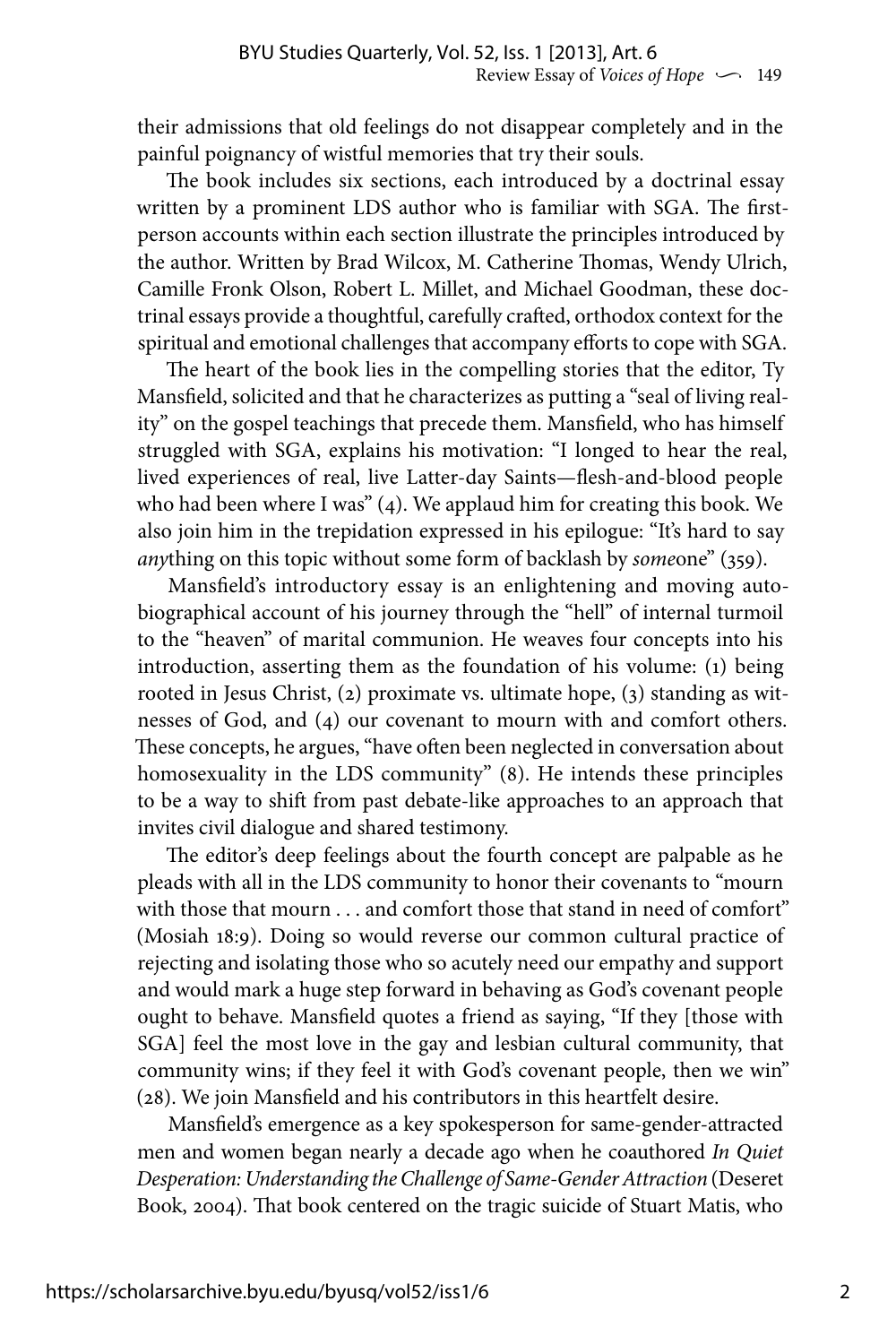in protest and desperation shot himself on the steps of an LDS chapel in California. The resulting book was a rare attempt by a major LDS publisher to reach the wider LDS audience about SGA issues.

In *Voices of Hope,* we find continuing movement toward more openness about the private struggles of SGA Church members. Twelve of the narrative writers courageously use their own names, perhaps indicating an increasing sense of trust that the general LDS population can handle the intimate matters revealed in their accounts. As one contributor grappled with whether to include his name or not, he told Mansfield: "When I made the final decision to use my real name, knowing the potential for backlash, I decided that there is a war being waged, and our side is losing while gay cultural ideologies are winning. We are losing because people like me feel the need to hide and pretend. I pretend not out of fear of the gay community; I pretend out of fear of the negative reaction I will get from people in the Church" (21). Although public disclosure may not always be wise, we express our loving appreciation for the risk taken by him and others and express our hope that they will all find their bravery rewarded.

As clinicians, we have counseled with a number of SGA clients and also have personal family experience with SGA, including two of our sons. We know many of the same dilemmas, struggles, regressions, and wrestles with the Lord that are recounted in *Voices of Hope.* We understand the agonizing scenarios that unfold when SGA challenges arise in individuals and their families. We empathize with Kathleen Marsden as she recounts her struggle to come to terms with having a son suffering from depression who was living with a male partner:

The initial steps in my journey to peace were trying to find someone or something to blame. First it was my fault, and then it became my husband's. . . . Everything I read seemed to indicate that we should be careful about placing blame for the agony our boy was experiencing. Amidst his own anguish, he tried to assure me that nobody had ever abused him or mistreated him in ways he felt contributed to his attraction. During the following months, he often commented that he would rather be burdened with anything but this particular trial, occasionally even alluding to thoughts of wanting to end his life. As a younger man, he thought if he was good enough the feelings would go away. I cried incessantly. My heart broke to think that he had suffered in silence for so many years (139).

Later in her story, she recounts: "My dilemma between loving my son and his partner and loving the gospel was gradually resolved: I love the gospel and the Church of Jesus Christ, and I love TJ and his partner. For me, it eventually became that simple. . . . I need not choose between my son and the gospel. The Church does not need to alter its teachings because I love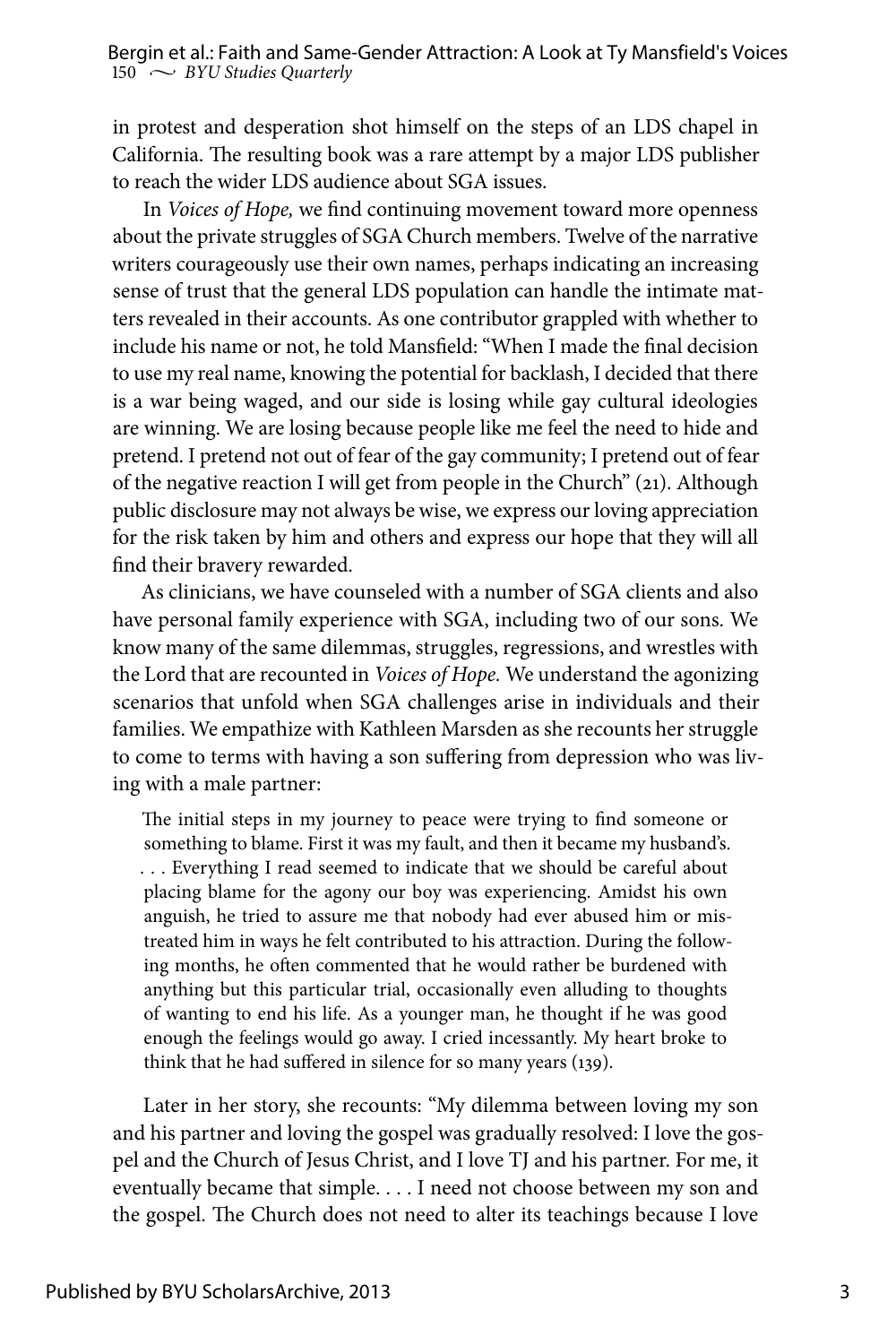these young men. For me, it isn't a choice of being faithful to one or to the other; I have heart enough for the gospel and for TJ, and to spare." It seems that the resolution of her despair resulted from realizing that disapproval of the same-sex relationship did not require her to lessen the love she felt for her son. She applied the doctrine of love in her situation as declared in many scriptural injunctions, for example, "Bear ye one another's burdens, and so fulfil the law of Christ" (Gal. 6:2).

Many of the stories in the book allude to shame as an early primary emotion for same-gender-attracted individuals. Leaders and parents who hold negative feelings about SGA sometimes shame and reject those struggling with it because they have limited experience with this challenge. Robbie Pierce's account is illustrative. At age thirteen he identified himself as "gay" and could not stop the negative cultural messages from plaguing him: "The crisis here was one of identity. I couldn't be gay. I was a good Mormon kid. . . . Something I had not asked for was happening to me. I began to arrange my memories of my life to make them fit in with this new idea" (45). He then recounts a searing shame-based memory: "At dinner in a restaurant shortly after my own self-discovery, one brother tauntingly called another 'gay,' and Mom slammed her fists on the table. The bang and the clinking of silverware and glasses made every head turn toward her as she seethed, 'None of my children would ever be evil enough to be gay.' And yet, 'gay' was the most accurate adjective I had for myself " (46).

Even though Robbie Pierce does not use the word shame, undoubtedly he felt shamed. It is important to understand and distinguish between the meanings of shame and guilt. Healthy guilt tells us we've done something wrong. When we identify the wrong as sinful, it leads us to repentance, forgiveness, and the Savior's healing power. Shame tells us that we *are* something wrong, that the core of our being is defective and undesirable. At this point, shame often triggers feelings of helplessness and hopelessness, which can lead to the belief that we shouldn't *be,* because there is something inherently bad about us. And thus many SGA individuals descend into shame's sinkhole, feeling that they are not redeemable. To avoid the pain of this dark and desolate place, many escape into obsessive sex and other addictions. Some feel so desperate for relief that they take their own lives. This book is an important aid in helping Latter-day Saints more fully understand the SGA predicament and behave in more loving, covenant-keeping ways.

#### **Social, Emotional, and Spiritual Themes**

These reports of "lives in progress" teach insightful lessons for all people of faith, regardless of orientation, who wish to endure victoriously the onslaught of a fallen world. They teach that we live in a "sex-saturated"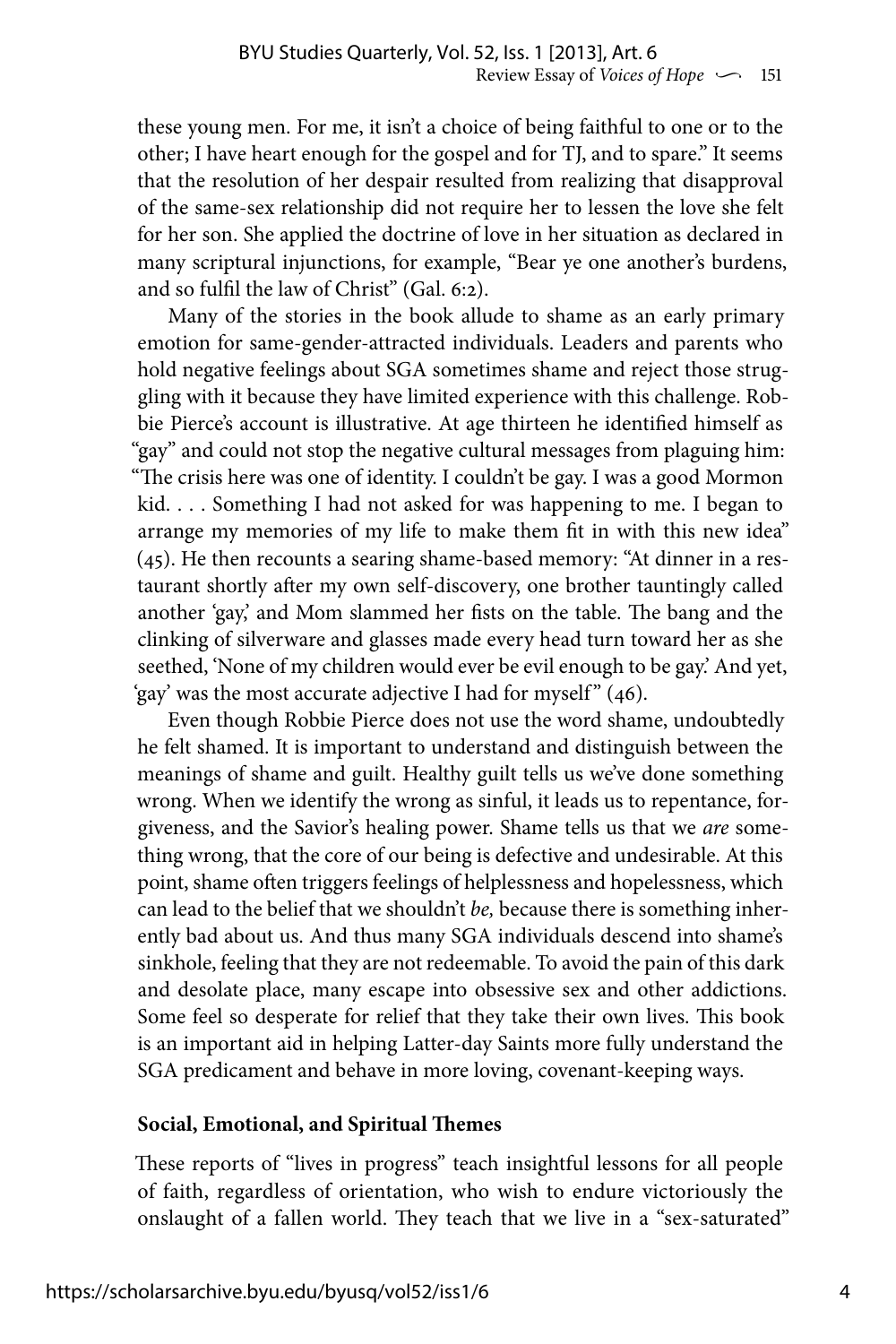culture where physical sensation and momentary pleasure predominate, and where the minds of many are clouded from the real reasons for mortal existence. *Voices of Hope* provides an antidote and a way out of compulsion and dissolution. It features faith, freedom, integrity, authentic emotional connecting, and self-sacrifice that all mark mature and committed relationships.

An unusual example of these qualities is illustrated by the story of Kenneth Hoover and his friend, Steven, who lived together and both contracted HIV/AIDS. Kenneth reports that through spiritual counsel and divine power, they found the strength to abstain from sex and support one another. Eventually, Kenneth baptized Steven, and they have remained celibate partners for thirteen years at the time of the book's publication. Both regularly attend church and the temple. Each holds a calling in their Oakland, California, ward. They emphasize the love of Christ and of each other. The example of their newfound spiritual priority is one that heterosexuals could learn from. Too many LDS heterosexuals, married or single, have never learned how to put first their social, emotional, and spiritual commitments and place legitimate sex as an integrated expression thereof.

An unusual theme of spirituality is woven into most of the accounts in this book. Prayer, promptings, and healing moments all attest to the divine interventions that frequently occurred. These happened in the context of counseling with priesthood leaders, desperately searching private prayers, healing encounters with loved ones, priesthood blessings, professional counseling, anguished repentance, and meditating.

Perhaps we have here a selective sample of people who made it into light and healing. We do not, of course, have a random sample. How many people have tried similarly and failed, we do not know. What we do know is that we have diverse paradigms presented here of how spiritual forces worked for good and, in many instances, above and beyond temporal and human efforts alone. The depth of pain that was eventually relieved by these invisible means is a phenomenon to behold. Even if it is documented only by this small group of testimonies, the stories reveal a power that inspires. Could it be that this small coterie of people who have described their pains, their hopes, and their faith-driven reforms exemplify pathways that others can learn from? Perhaps their narratives can prompt feelings of hope where despair prevails.

Remarkably, going against the cultural norms of the day, Tyler Moore, a married Latter-day Saint with SGA, shares some truths he discovered about himself:

I've learned that what so many in what is commonly referred to as the lesbian, gay, bisexual, and transgender (LGBT) community told me is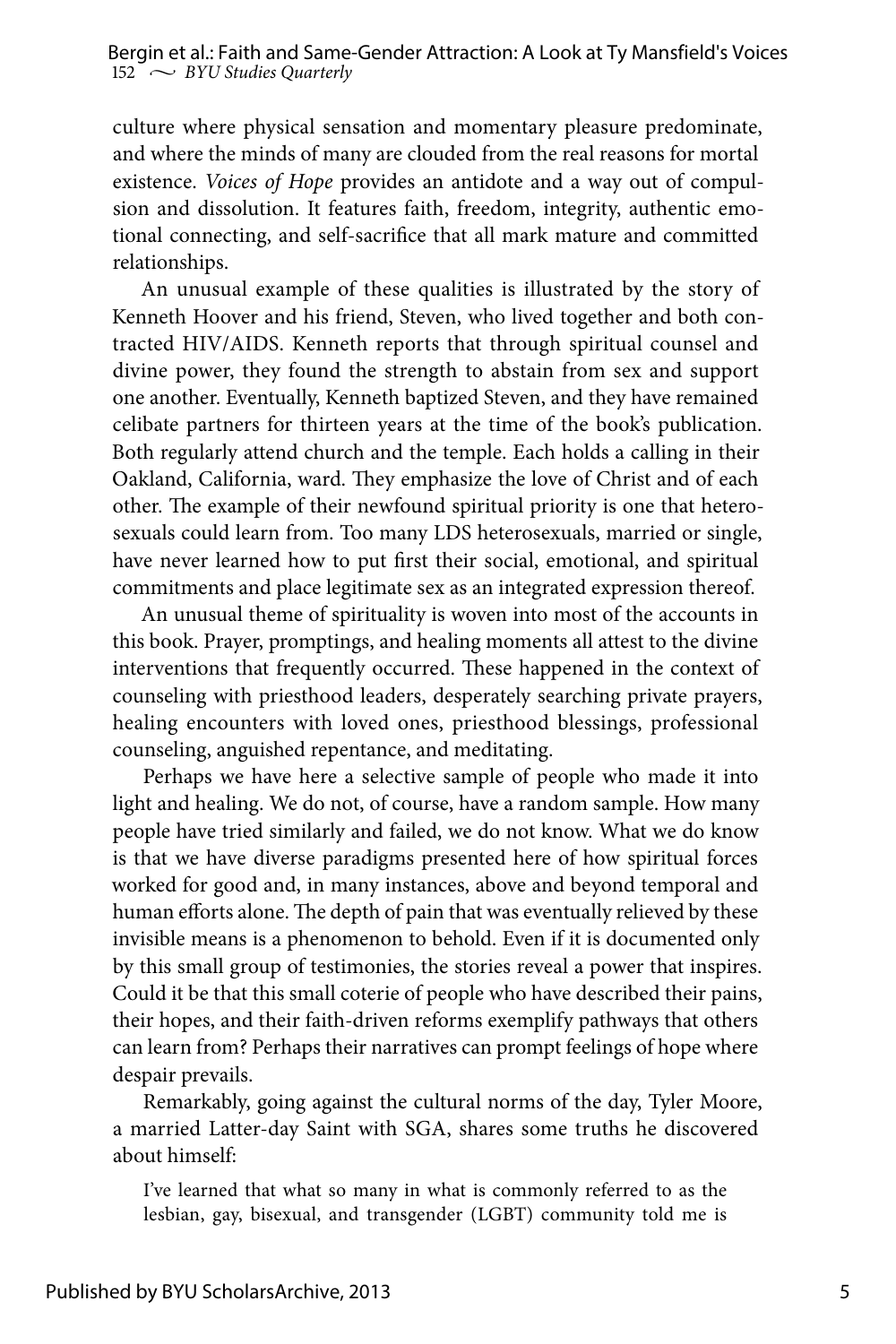absolutely correct. I do need to be 'true to myself.' My true self, my first and foremost identity, is a *brave son of God.* From this identity I gain the ability to be a husband, a father, a son, a brother, a friend, and a student—*all*  secondary to my primary identity. Because I am a son of God, I can lay my weaknesses and sins at the feet of my Lord and Savior, Jesus Christ. As I have allowed Him to take my heart of stone and replace it with a heart of flesh, He has made true peace possible. . . . It was change from the inside out, not the reverse. It was more than just finding healthy male relationships or simply learning sports. It was something deeper I needed, deeper even than sex or sexual identity; it was finally finding a way to accept myself as worthwhile and to know I was worth loving. (185–88)

#### **Scientific and Political Themes**

*Voices of Hope* is not a scientific report, and it does not pretend to be one. It is also not a polemic making claims about how likely sexual-orientation change might be. Rather, it is a narrative conveying details of personal struggles in how to implement the doctrines of the gospel of Jesus Christ and its program for self-development and how to be touched by God's spirit in the process. Such effort, often guided by principles of repentance, has yielded a "newness of self" for those who have disclosed their processes.

This "newness of self" is manifested in most of these cases; but it cannot yet be quantified into a statistical report. It might be argued, however well these peoples' struggles turned out, that they are not a representative sample, or that there were no objective pre- and post-tests of their condition, or that there are insufficient long-term follow-ups. Such critiques are correct, but they are beside the point. What we have here are descriptive reports of something very significant happening to a lot of people. The real issue is whether this can spread and affect the lives of others who study these accounts or who find enough inspiration to discern the principles involved and apply them to their own personal dynamics. If so, then we have the germ of a benevolent movement, and a controlled outcome study is not yet relevant.

Official or political views of mental health professions that oppose SGA change do not apply. No one here has asserted that they had mental illnesses or that they required the application of techniques that had been tested for efficacy and safety in outcome studies with untreated placebocontrol groups. The self-descriptions of the respective changes that each of these contributors reported were often aided by professional counselors in auxiliary roles, but the primary processes were spiritual and partook of religious motivations in church contexts. Freedom of religion thus trumps the overbearing interests of those activist groups or accreditation agencies that engage in endless critiques of spiritually based change.